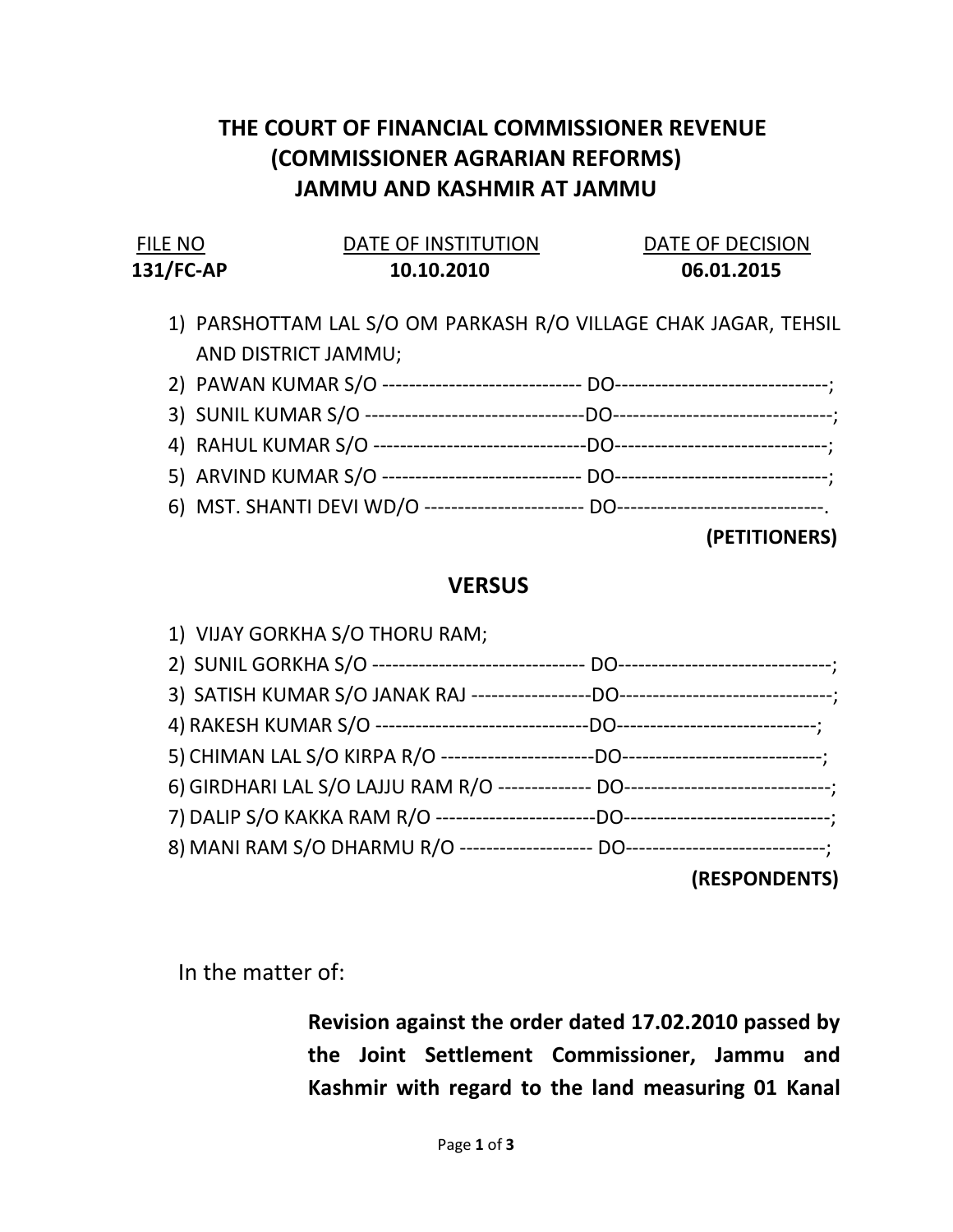and 07 Marlas falling under Khasra No. 52 (177 Old) in village Chak Jagar, Jammu.

For Petitioners **---** Advocate Vikrant Sharma For Respondent No. 4 to 6 --- Advocate M.L.Bhat For Respondent No. 1 to 3, 7 & 8 --- Nemo

## O R D E R

- 1) This court has gone through the case file and observes with regrets that the petitioners have not been able to put forth the factual matrix of the case. Amongst the documents which were relevant to decide the matter, the petitioners have only provided the order passed by the Joint Settlement Commissioner and some extracts of **Khasra Girdawari.** However, an examination of the order passed by the court below indicates that the Tehsildar AR, Jammu had passed an order dated 15.07.2002 observing the land under contemplation a pathway, "Gair Mumkin Raasta" which was encroached. The Tehsildar concerned, after visiting the spot, was of the view that the provisions of Sec. 3 & 4 of the J&K Common Lands (Regulation) Act, 1956 cover the matter and therefore, ordered for the removal of encroachment from the said land. Further, it appears that the order passed by the Tehsildar AR, Jammu was challenged in appeal before the Deputy Commissioner (Collector) Jammu who upheld the same.
- 2) Aggrieved, one Jagan Nath S/O Fateh Chand along with father of petitioner No. 1 to 5 filed a revision petition before the court of the Joint Settlement Commissioner, J&K challenging the order passed by the Deputy Commissioner (Collector) Jammu. The court below after examining the relevant revenue record, viz., extract of Khasra Girdawari for Kharif, 2002, Masavi of 1979-80 (Bk.) Misal Haqiyat for